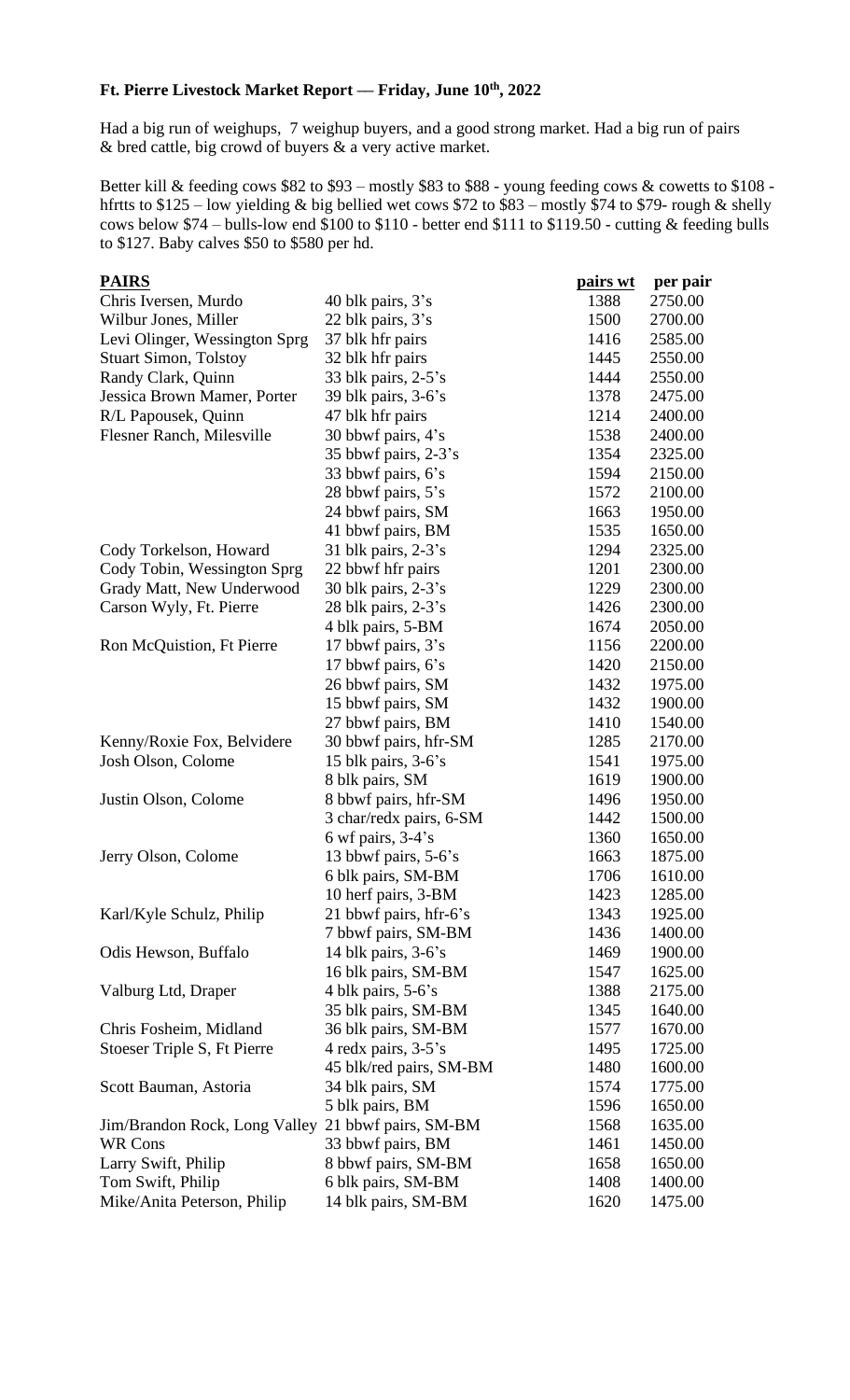| <b>SUMMER &amp; FALL CALVING BRED CATTLE</b> |                                    | wt           | per hd           |
|----------------------------------------------|------------------------------------|--------------|------------------|
| Rittberger Beef, Hermosa                     | 15 ang cows, 3-5's clf 8-20        | 1398         | 1720.00          |
| Randy Clark, Quinn                           | 6 blk cows, 2-5's clf now          | 1544         | 1675.00          |
| Valburg Ltd, Draper                          | 36 blk cows, 3-6's clf 9-5         | 1400         | 1550.00          |
|                                              | 9 blk cows, SM clf 9-5             | 1582         | 1300.00          |
| Churchill Ranch, Valentine NE                | 50 blk cows, 3's clf 8-13          | 1046         | 1475.00          |
|                                              | 19 blk cows, 3's clf 8-13          | 1046         | 1475.00          |
|                                              | 6 blk cows, 4-5's clf 8-13         | 1178         | 1410.00          |
| Josh Olson, Colome                           | 7 blk cows, 4-6's clf now          | 1363         | 1475.00          |
| Lynn Fields, Elm Springs                     | 26 redx cows, 3-SM clf 8-12        | 1275         | 1400.00          |
| Casey Hinman, wood                           | 5 bbwf cows, 3-4's clf 8-15        | 1270         | 1300.00          |
| Craig Hinman, Carter                         | 16 blk cows, 3-SM clf 9-1          | 1427         | 1175.00          |
| Carolyn Heltzel, Midland                     | 6 blk/red cows, 3-SM, clf sum/fall | 1519         | 1175.00          |
| Francis Tornow, Murdo                        | 6 blk cows, 2-SM clf now           | 1448         | 1350.00          |
| <b>WEIGHUPS</b>                              |                                    | wt           | cwt              |
| Aesoph Ranch                                 | 1 blk hfrtt                        | 1450         | 125.00           |
|                                              | 3 bwf hfrtts                       | 1363         | 115.00           |
| <b>Scott Pazour</b>                          | 34 blk hfrtts                      | 1024         | 123.00           |
| Valburg Ltd                                  | 2 blk hfrtts                       | 1015         | 120.00           |
| <b>Neal Richter</b>                          | 10 blk hfrtts                      | 986          | 120.00           |
| John/Julie Ishmael                           | 1 blk hfrtt                        | 1230         | 119.00           |
|                                              | 1 bwf hfrtt                        | 1295         | 111.00           |
| <b>Brakke Ranch</b>                          | 2 bwf hfrtts                       | 935          | 119.00           |
| Zay Norman Family                            | 4 blk hfrtts                       | 963          | 118.00           |
| <b>Rafter U Cross</b>                        | 12 blk hfrtts                      | 1200         | 117.00           |
| <b>Frank Carlson</b>                         | 1 bwf hfrtt                        | 915          | 116.00           |
| Jake Fanger                                  | 2 blk hfrtts                       | 1023         | 115.00           |
| Bryan Ranch                                  | 6 bbwf hfrtts                      | 978          | 115.00           |
| Dan Schrempp                                 | 12 blk hfrtts                      | 1266         | 114.00           |
| Dave VanderMay                               | 10 blk hfrtts                      | 1092         | 114.00           |
| <b>Brian Kraus</b>                           | 10 bbwf hfrtts                     | 1055         | 114.00           |
| Parsons Ranch                                | 1 blk hfrtt                        | 1060         | 113.00           |
| Schuette Land & Cattle                       | 2 wf hfrtts                        | 1188         | 112.00           |
| <b>Casey Fortune</b>                         | 1 blk hfrtt                        | 1145         | 112.00           |
| Chris Fosheim                                | 5 blk hfrtts                       | 1056         | 111.00           |
| Marty Jandreau                               | 1 blk hfrtt                        | 1050         | 111.00           |
| <b>WR Cons</b>                               | 1 blk hfrtt                        | 1015         | 111.00           |
| <b>Vince Bruce</b>                           | 1 redx hfrtt                       | 950          | 111.00           |
| Lance Lesmeister                             | 1 blk hfrtt                        | 1060         | 110.00           |
| ER Cons                                      | 6 blk/red hfrtts                   | 1148         | 110.00           |
|                                              | 3 blk hfrtts                       | 968          | 108.00           |
|                                              | 22 bbwf hfrtts                     | 1125         | 107.50           |
| David Johannesen                             | 1 bwf hfrtt                        | 1105         | 109.00           |
| Jerry Schuette                               | 1 wf hfrtt                         | 1165         | 106.00           |
| <b>Stacy Ogle</b>                            | 4 blk hfrtts                       | 1205         | 105.00           |
| Jordan Stout<br>Rob Smith                    | 1 charx hfrtt<br>1 blk hfrtt       | 1140         | 105.00<br>104.00 |
| Lane Feller                                  | 1 blk hfrtt                        | 1095<br>1245 | 102.00           |
|                                              |                                    |              |                  |
| <b>Robert Tolton</b>                         | 2 redx cowtts                      | 923          | 108.00           |
| Ron McQuistion                               | 4 blk cowtts                       | 1018         | 107.00           |
| Robert Poeppel                               | 3 blk cowtts                       | 1043         | 106.00           |
| <b>Brakke Ranch</b>                          | 2 bwf cowtts                       | 1068         | 105.00           |
| <b>Scott Pazour</b>                          | 6 redx cowtts                      | 953          | 103.00           |
|                                              | 1 blk cowtt                        | 1265         | 95.00            |
| <b>Brian Kraus</b>                           | 1 blk cowtt<br>2 bwf cowtts        | 1140         | 99.00            |
| Casey Hinman<br>Kehn Ranch                   | 1 blk cowtt                        | 1128<br>1195 | 98.00<br>97.00   |
| Aaron Mansfield                              | 4 blk cowtts                       | 1151         | 97.00            |
| <b>Dustin Schmidt</b>                        | 1 wf cowtt                         | 1230         | 96.00            |
| Zay Norman Family                            | 1 blk cowtt                        | 1135         | 96.00            |
|                                              |                                    |              |                  |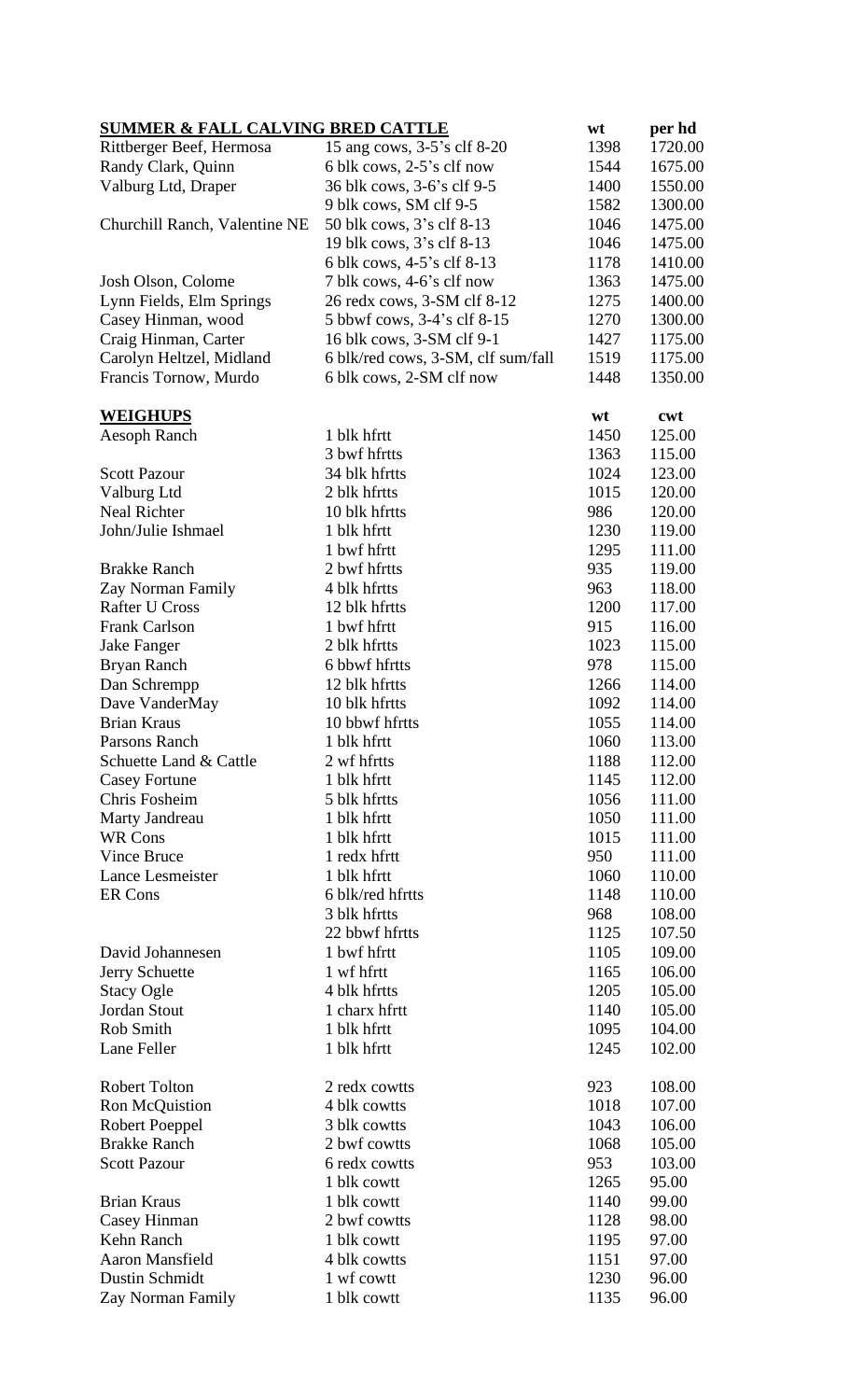| <b>Rittberger Beef</b>   | 1 blk cowtt            | 1195         | 94.00          |
|--------------------------|------------------------|--------------|----------------|
| Jake Fanger              | 1 blk cowtt            | 1160         | 94.00          |
| <b>Britton Astleford</b> | 1 blk cowtt            | 1130         | 94.00          |
| Dillon Baloun            | 2 blk cowtts           | 1428         | 93.00          |
| <b>Neal Richter</b>      | 2 bwf cowtts           | 1038         | 93.00          |
| <b>Grady Matt</b>        | 1 blk cowtt            | 1160         | 92.00          |
| <b>Brandon Rock</b>      | 1 blk cowtt            | 1275         | 91.00          |
| <b>Smith Cattle</b>      | 16 blk cowtts          | 1221         | 91.00          |
| Rod Schmiedt             | 12 blk cowtts          | 1177         | 91.00          |
| <b>Robert Mader</b>      | 2 blk cowtts           | 1153         | 91.00          |
| David Hunt               | 1 blk cowtt            | 1365         | 90.50          |
| Gabe Gropper             | 4 redx cowtts          | 1076         | 90.00          |
| <b>WL Thompson Ranch</b> | 4 blk cowtts           | 1304         | 89.00          |
| Webb Ranch               | 3 blk cowtts           | 1258         | 89.00          |
| <b>Randy Clark</b>       | 3 blk cowtts           | 1350         | 88.00          |
| <b>Rafter U Cross</b>    | 3 blk cowtts           | 1245         | 88.00          |
| <b>Chuck Kierstead</b>   | 1 blk cowtt            | 1245         | 88.00          |
| <b>Tom Grimes</b>        | 2 blk cowtts           | 1208         | 88.00          |
| <b>Rusty Lytle</b>       | 1 redx cowtt           | 1170         | 88.00          |
| Parsons Ranch            | 3 blk cowtts           | 1143         | 87.00          |
| <b>Hand Bros</b>         | 5 blk cowtts           | 1052         | 87.00          |
| Pillote Farms            | 1 blk cowtt            | 1400         | 86.00          |
| <b>Casey Fortune</b>     | 3 blk cowtts           | 1373         | 86.00          |
| Don Heck                 | 1 redx cowtt           | 1350         | 86.00          |
| Dave VanderMay           | 3 bbwf cowtts          | 1318         | 86.00          |
| Jim/Sharon Wright        | 1 blk cowtts           | 1190         | 86.00          |
| Marty Jandreau           | 2 blk cowtts           | 1053         | 86.00          |
| Cory Smith               | 2 redx cowtts          | 1040         | 86.00          |
|                          |                        |              |                |
|                          |                        |              |                |
| Aesoph Ranch             | 1 bwf cow              | 1850         | 93.00          |
|                          | 10 bbwf cows           | 1542         | 86.00          |
| Worth Bros               | 22 blk/red cows        | 1400         | 92.00          |
| Karl/Kyle Schulz         | 2 blk cows             | 1305         | 92.00          |
|                          | 8 blk cows             | 1419         | 85.00          |
| <b>Rittberger Beef</b>   | 1 bwf cow              | 1210         | 91.00          |
|                          | 4 blk cows             | 1405         | 88.00          |
| Will Hettinger           | 1 blk cow              | 1600         | 90.00          |
|                          |                        |              | 90.00          |
| John Lake                | 7 bbwf cows            | 1530         |                |
|                          | 5 blk/red cows         | 1113         | 89.50          |
|                          | 19 bbwf cows           | 1368         | 86.50          |
|                          | 6 bbwf cows            | 1228         | 84.50          |
|                          | 1 bwf cow              | 1230         | 84.00          |
| <b>Hand Bros</b>         | 10 bbwf cows           | 1409         | 90.00          |
|                          | 3 bbwf cows            | 1318         | 82.50          |
| Churchill Ranch          | 3 blk cows             | 1328         | 89.50          |
|                          | 1 blk cow              | 1330         | 87.00          |
| John/Julie Ishmael       | 10 blk cows            | 1510         | 89.00          |
|                          | 22 blk cows            | 1711         | 87.00          |
| Lee/Mary Briggs          | 13 redx cows           | 1385         | 89.00          |
| Mack/Karen Wyly          | 6 blk cows             | 1348         | 89.00          |
|                          | 18 blk cows            | 1569         | 88.00          |
| Jeremy Means             | 3 blk cows             | 1268         | 89.00          |
|                          | 3 blk cows             | 1267         | 89.00          |
| Dave Vandermay           | 9 blk cows             | 1173         | 89.00          |
|                          | 11 blk cows            | 1412         | 88.00          |
| Dan Schrempp             | 1 blk cow              | 1660         | 88.50          |
|                          | 12 blk cows            | 1318         | 88.50          |
|                          | 1 blk cow              | 1180         | 86.50          |
|                          | 1 blk cow              | 1175         | 85.00          |
| <b>Chuck Kierstead</b>   | 1 blk cow              | 1495         | 88.50          |
| Carson Wyly              | 3 blk cows             | 1338         | 88.50          |
| Gary Astleford           | 1 blk cow<br>1 bwf cow | 1775<br>1770 | 87.00<br>88.00 |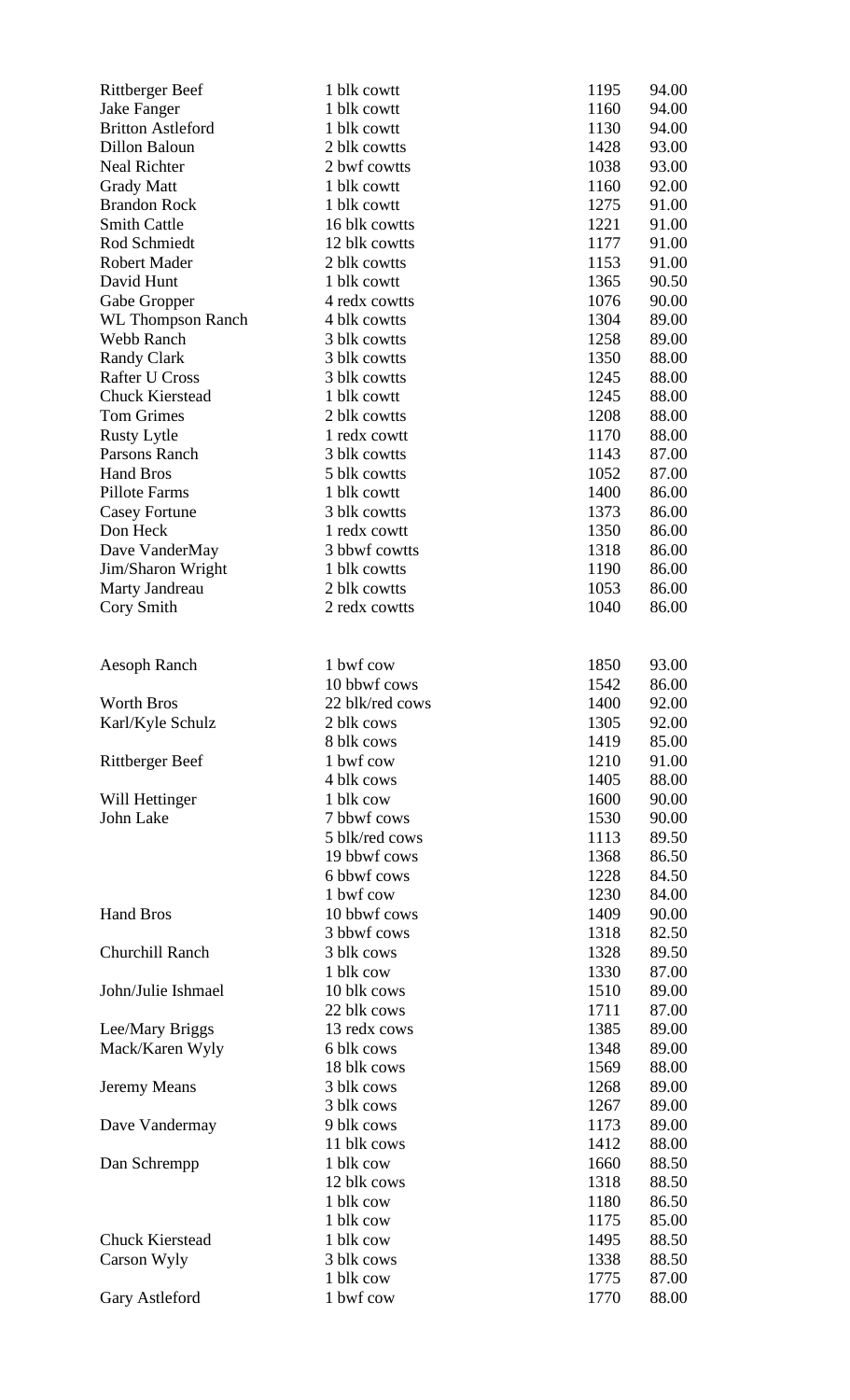| Don Heck                         | 1 redx cow      | 1730 | 88.00 |
|----------------------------------|-----------------|------|-------|
| Tom Gesinger                     | 2 blk cows      | 1460 | 88.00 |
| <b>Randy Clark</b>               | 4 blk cows      | 1388 | 88.00 |
| <b>Robert Gesinger</b>           | 18 bbwf cows    | 1384 | 88.00 |
|                                  | 5 blk cows      | 1234 | 85.00 |
| Robert Poeppel                   | 3 blk cows      | 1382 | 88.00 |
| Rod Schmiedt                     | 8 bbwf cows     | 1289 | 88.00 |
| Beau Maynard                     | 1 bwf cow       | 1285 | 88.00 |
|                                  | 2 blk cows      | 1308 | 87.00 |
| Zay Norman Family                | 6 blk cows      | 1259 | 88.00 |
| <b>Scott Astleford</b>           | 8 bbwf cows     | 1248 | 88.00 |
|                                  | 11 bbwf cows    | 1398 | 86.00 |
| Toni Romero                      | 1 blk cow       | 1175 | 88.00 |
| <b>Smith Cattle</b>              | 7 blk cows      | 1579 | 87.50 |
|                                  | 3 blk cows      | 1315 | 82.50 |
| <b>WL Thompson Ranch</b>         | 2 blk cows      | 1468 | 87.50 |
| Bill Wyly                        | 9 blk cows      | 1436 | 87.50 |
|                                  | 2 blk cows      | 1175 | 87.00 |
| Rod Grueb                        | 9 blk cows      | 1416 | 87.50 |
|                                  | 1 blk cow       | 1205 | 84.00 |
| <b>Brent Woodward</b>            | 1 blk cow       | 1230 | 87.50 |
| Wayne Smith                      | 6 blk cows      | 1675 | 87.00 |
| <b>Jesse Knox</b>                | 3 blk cows      | 1558 | 87.00 |
|                                  | 2 blk cows      | 1225 | 83.00 |
| <b>Valburg Part</b>              | 4 blk cows      | 1486 | 87.00 |
|                                  | 2 blk cows      | 1470 | 87.00 |
| <b>Tom Grimes</b>                | 4 blk cows      | 1434 | 87.00 |
| <b>L&amp;L Christensen Ranch</b> | 2 blk cows      | 1400 | 87.00 |
| <b>Rusty Lytle</b>               | 5 redx cows     | 1315 | 87.00 |
| <b>Larry Andersen</b>            | 3 redx cows     | 1297 | 87.00 |
| <b>Sonny Tornow</b>              | 1 bwf cow       | 1280 | 87.00 |
| Gabe Gropper                     | 3 redx cows     | 1267 | 87.00 |
| Louder Farms                     | 1 bwf cow       | 1220 | 87.00 |
| Chris Iversen                    | 4 blk cows      | 1401 | 86.50 |
|                                  | 2 blk cows      | 1370 | 81.00 |
| Dick Richter                     | 2 bwf cows      | 1265 | 86.50 |
| Ron McQuistion                   | 7 bbwf cows     | 1265 | 86.50 |
| Pillote Farms                    | 3 blk cows      | 1753 | 86.00 |
| Dillon Baloun                    | 2 blk cows      | 1460 | 86.00 |
| Lane Newling                     | 1 redx cow      | 1340 | 86.00 |
|                                  | 2 blk cows      | 1163 | 85.00 |
| Jim/Sharon Wright                | 1 blk cow       | 1275 | 86.00 |
|                                  | 17 bbwf cows    | 1461 | 83.50 |
| Craig Hinman                     | 2 blk cows      | 1193 | 86.00 |
| Webb Ranch                       | 4 blk cows      | 1104 | 86.00 |
|                                  | 21 blk cows     | 1414 | 85.00 |
|                                  | 3 blk cows      | 1355 | 85.00 |
| Andy Reis                        | 3 blk cows      | 1400 | 85.50 |
| <b>Galen Means</b>               | 1 blk cow       | 1395 | 85.50 |
| <b>Curt Miller</b>               | 3 blk cows      | 1705 | 85.00 |
| <b>Rafter U Cross</b>            | 2 blk cows      | 1675 | 85.00 |
| Aaron Mansfield                  | 3 blk cows      | 1513 | 85.00 |
| <b>Tom Grieves</b>               | 4 redx cows     | 1478 | 85.00 |
| Marty Jandreau                   | 8 blk/red cows  | 1471 | 85.00 |
| Mindy Kirkpatrick                | 1 redx cow      | 1460 | 85.00 |
| <b>Scott Pazour</b>              | 25 blk cows     | 1429 | 85.00 |
|                                  | 32 blk/red cows | 1272 | 85.00 |
| David Hunt                       | 1 blk cow       | 1265 | 85.00 |
| <b>Britton Astleford</b>         | 1 bwf cow       | 1235 | 85.00 |
|                                  | 1 bwf cow       | 1475 | 82.00 |
| Mike Nelson                      | 2 blk cows      | 1475 | 84.50 |
| Nick Dooley                      | 2 blk cows      | 1470 | 84.50 |
| Ross Hyde                        | 8 blk cows      | 1414 | 84.50 |
| Parsons Ranch                    | 9 blk cows      | 1368 | 84.50 |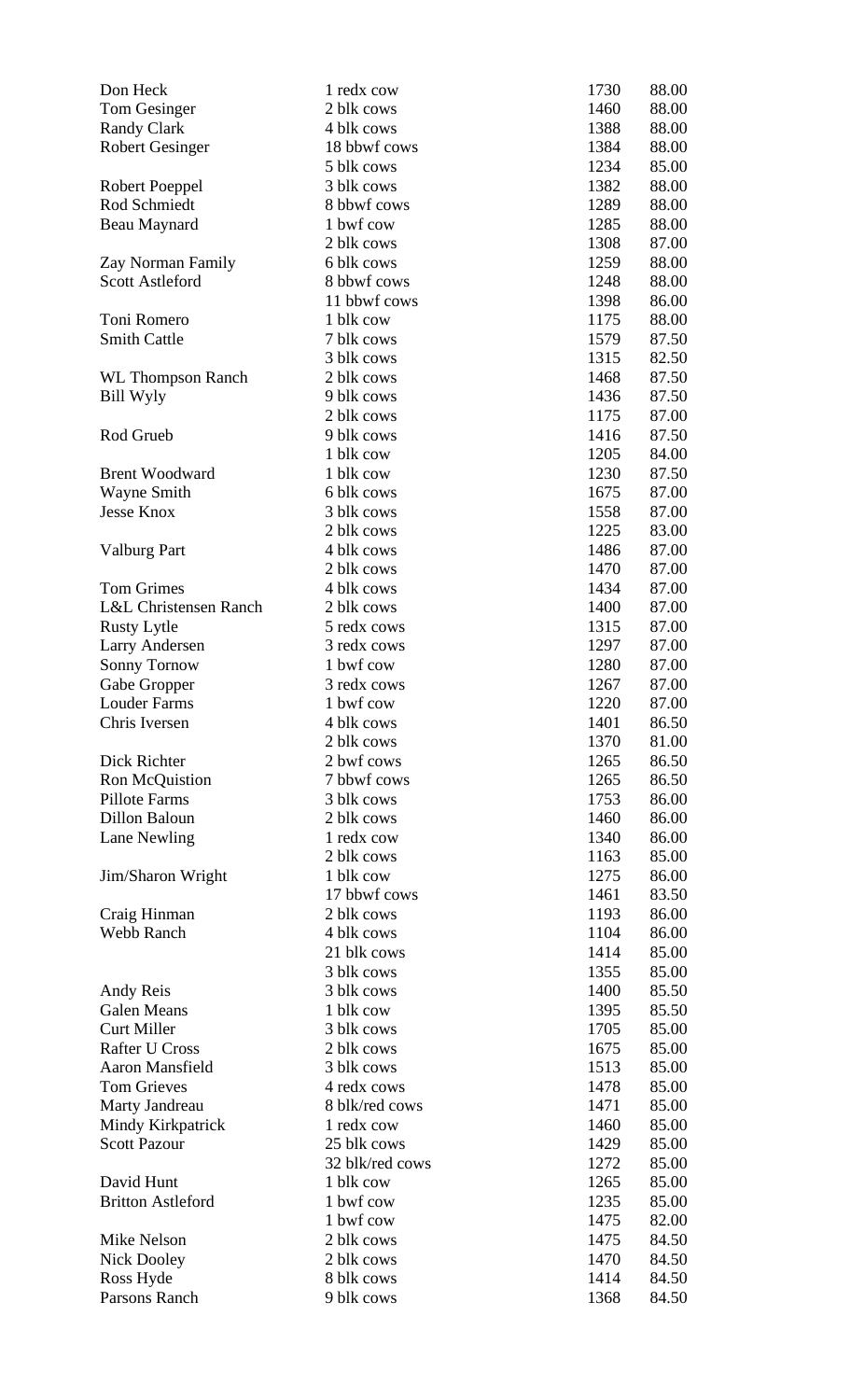| <b>Troy Ramsey</b>      | 1 redx cow             | 1380 | 84.50  |
|-------------------------|------------------------|------|--------|
|                         | 1 redx cow             | 1325 | 82.00  |
| <b>Jim Hunt</b>         | 1 blk cow              | 1540 | 84.00  |
|                         | 21 blk cows            | 1381 | 81.50  |
| <b>Margie Peters</b>    | 6 blk cows             | 1523 | 84.00  |
| <b>Clifford Tibbs</b>   | 2 bbwf cows            | 1488 | 84.00  |
|                         | 3 bbwf cows            | 1268 | 84.00  |
| <b>Robert Thomsen</b>   | 1 blk cow              | 1415 | 84.00  |
| Doug/Dan Knox           | 2 blk cows             | 1385 | 84.00  |
| <b>Steve Schelske</b>   | 17 blk cows            | 1379 | 84.00  |
| <b>Robert Tolton</b>    | 8 blk/red cows         | 1339 | 84.00  |
| Jerry Schwarting        | 10 blk cows            | 1329 | 84.00  |
| Dave Ogle               | 1 blk cow              | 1270 | 84.00  |
| Art Beringer Ranch      | 1 blk cow              | 1470 | 83.50  |
| Gary Knox               | 3 blk cows             | 1465 | 83.50  |
| <b>Randy Clark</b>      | 1 blk cow              | 1435 | 83.50  |
| Laurie Chauncey         | 5 blk/red cows         | 1368 | 83.50  |
| Mike Grubl              | 1 blk cow              | 1235 | 83.50  |
|                         | 24 blk cows, fall bred | 1700 | 81.50  |
| Leroy Littau            | 6 blk cows             | 1524 | 83.00  |
|                         | 1 blk cow              | 1130 | 82.00  |
| Delbert Woodward        | 39 bbwf cows           | 1431 | 83.00  |
|                         | 5 blk cows             | 1410 | 83.00  |
| Tom Zander              | 5 blk cows             | 1413 | 83.00  |
| <b>Robert Mader</b>     | 1 blk cow              | 1370 | 83.00  |
| <b>Robert Meiners</b>   | 6 blk cows             | 1288 | 83.00  |
| Troy Iversen            | 6 blk cows             | 1270 | 83.00  |
| James Sivage            | 1 blk cow              | 1245 | 83.00  |
| <b>WR Cons</b>          | 1 blk cow              | 1240 | 83.00  |
| Carolyn Heltzel         | 11 blk/red cows        | 1285 | 82.50  |
| <b>Valburg Part</b>     | 1 blk cow              | 1635 | 82.00  |
| Chris Fosheim           | 1 blk cow              | 1455 | 82.00  |
| Cedar Jandreau          | 4 blk/red cows         | 1419 | 82.00  |
| <b>Steve Havranek</b>   | 1 blk cow              | 1340 | 82.00  |
| <b>Frank Carlson</b>    | 1 blk cow              | 1300 | 82.00  |
| Kelly Kirby             | 1 bwf cow              | 1270 | 82.00  |
|                         | 6 bbwf cows            | 1353 | 80.50  |
| Lee Kleinschmidt        | 1 blk cow              | 1255 | 82.00  |
| Rex/Darla Newling       | 4 redx cows            | 1129 | 82.00  |
| <b>Trayer Schmidt</b>   | 1 redx cow             | 1075 | 81.50  |
| Casey Hinman            | 2 blk cows             | 1358 | 81.00  |
| Levi Buchert            | 1 redx cow             | 1535 | 80.50  |
| <b>Bob/Tina Clement</b> | 2 blk cows             | 1463 | 80.50  |
| Gordon Flesner          | 1 blk cow              | 1410 | 80.50  |
| Ryan Huffman            | 2 blk cows             | 1363 | 80.50  |
| Robbie Smith            | 8 blk cows             | 1298 | 80.50  |
| <b>Rafter U Cross</b>   | 11 blk bulls           | 1207 | 127.00 |
| John Brunskill          | 1 blk bull             | 1175 | 127.00 |
| <b>Jerry Stout</b>      | 22 charx bulls         | 1321 | 121.00 |
| Frank Bringman          | 2 blk bull             | 2348 | 119.50 |
| Bork & Sons             | 1 blk bull             | 2315 | 119.50 |
| <b>Jerry Stout</b>      | 1 redx bull            | 1740 | 119.00 |
|                         | 1 charx bull           | 2195 | 118.00 |
| Allen Etzkorn           | 1 redx bull            | 2045 | 115.00 |
| Chris Fosheim           | 1 blk bull             | 2410 | 114.50 |
|                         | 1 wf bull              | 2165 | 113.50 |
| <b>Tracy Johnson</b>    | 6 bbwf bulls           | 1914 | 112.50 |
| Ron McQuistion          | 1 blk bull             | 1860 | 111.50 |
| Lee Kleinschmidt        | 1 blk bull             | 2340 | 111.00 |
| Brian/Katie Lafferty    | 1 blk bull             | 2145 | 110.50 |
| <b>Kenny Stoner</b>     | 1 blk bull             | 2045 | 110.50 |
|                         |                        |      |        |